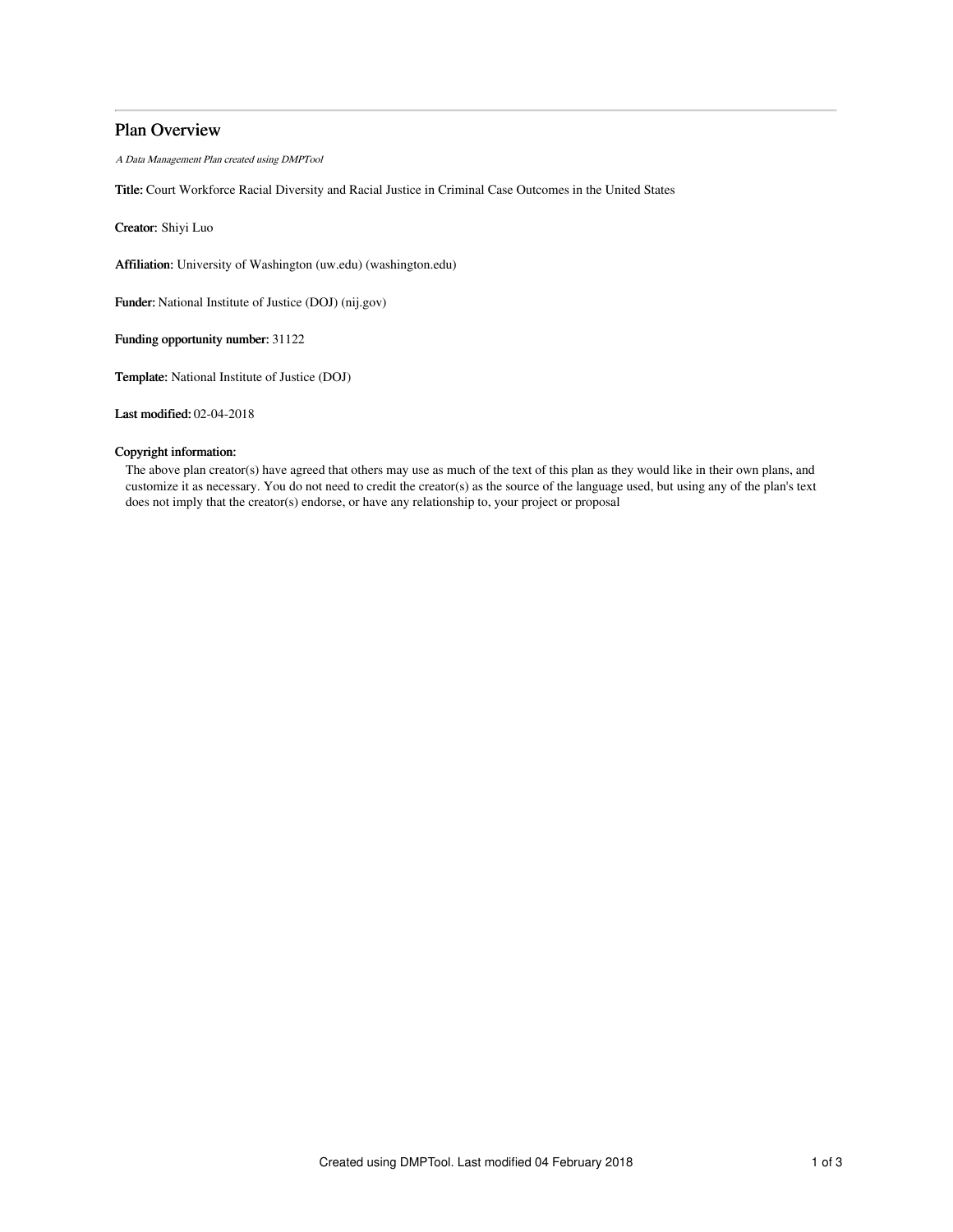# Court Workforce Racial Diversity and Racial Justice in Criminal Case Outcomes in the United States

# Data formats and software standards

Provide information regarding data formats (quantitative/qualitative/spatial) and software with which data will be collected, entered into a database, stored, analyzed and transferred. Standard commercial software or software typically acceptable to NACJD should be identified for use in the proposed data collection. Data formats: quantitative Software used : 1.data collection: Excel 2.load to database: Microsoft SQL Server Integration Services, Visual Studio 3.data storage: SQL Server 4.data analysis: SAS, Stata, SPSS

## Data collection

#### Describe the procedures by which you plan to collect data along with anticipated units of analysis (e.g., individuals, locations), levels of analysis and other identifiers for each data file submitted upon completion of the funded research; or a description of planned use of existing data, if applicable.

Individual level variables, including the individual defendant case decisions that were obtained through the Monitoring Federal Criminal Sentencing (MFCS) data acquired from the United States Sentencing Commission, are not available as part of this collection.

Data sources include the 2000 Census, the 2000 Uniform Crime Reports,the Federal Court Management Statistics and the Judicial Business of Sources of Information:the United States Courts for 2000 and 2001, which are compiled annually by the Administrative Office of the United States Courts, the Federal Judicial Center's Biographical Directory of Federal Judges, FedStats, and the Administrative Offices of the United States Trial Courts.

Mode of Data Collection: Record abstracts

The sample is comprised of 90 of the 94 judicial districts in the federal

court system. Four districts (Puerto Rico, Virgin Islands, Guam, and

Sample: North Mariana Island) were eliminated due to insufficient data available and concern about variation in territorial governance over judicial processes.

### Privacy and informed consent

If the proposed research includes collection of information identifiable to private persons, include: a description of all assurances of confidentiality made to those persons; a copy of the consent form that was used; a copy of the Privacy Certificate (as submitted to and approved by the funding agency); documentation of IRB approval and the IRBapproved research protocol; any information transfer agreement that was used to transfer the data with identifiers. ICPSR data undergo a confidentiality review and are altered when necessary to limit the risk of disclosure.

# IP and copyright

#### Describe any intellectual property rights or copyrights associated with the data, data collection instruments or materials.

The principal investigators hold intellectual property rights to the research dataset. They are Ward, Geoff, Northeastern University. College of Criminal Justice; Farrell, Amy, Northeastern University. College of Criminal Justice; Rousseau, Danielle, Northeastern University. College of Criminal Justice.

Resource Center For Minority Data (RCMD) and ICPSR (Inter-university Consortium for Political and Social Research) also hold the copyright of the dataset as the data repository organizaiton.

This dataset is maintained and distributed by the National Archive of Criminal Justice Data (NACJD), the criminal justice archive within ICPSR. NACJD is primarily sponsored by three agencies within the U.S. Department of Justice: the Bureau of Justice Statistics, the National Institute of Justice, and the Office of Juvenile Justice and Delinquency Prevention

## Data processing (i)

#### Describe any anticipated variable creation, data transformations or scale construction that may be critical to the interpretation or analysis of the data by others.

Versions: Original ICPSR Release at 2009-06-25

Extent of Processing:

ICPSR routinely creates ready-to-go data files along with setups in the major statistical software formats as well as standard codebooks to accompany the data. In addition to these procedures, ICPSR performed the following processing steps for this data collection:

- Standardized missing values.
- Checked for undocumented or out-of-range codes.

Data processing (ii)